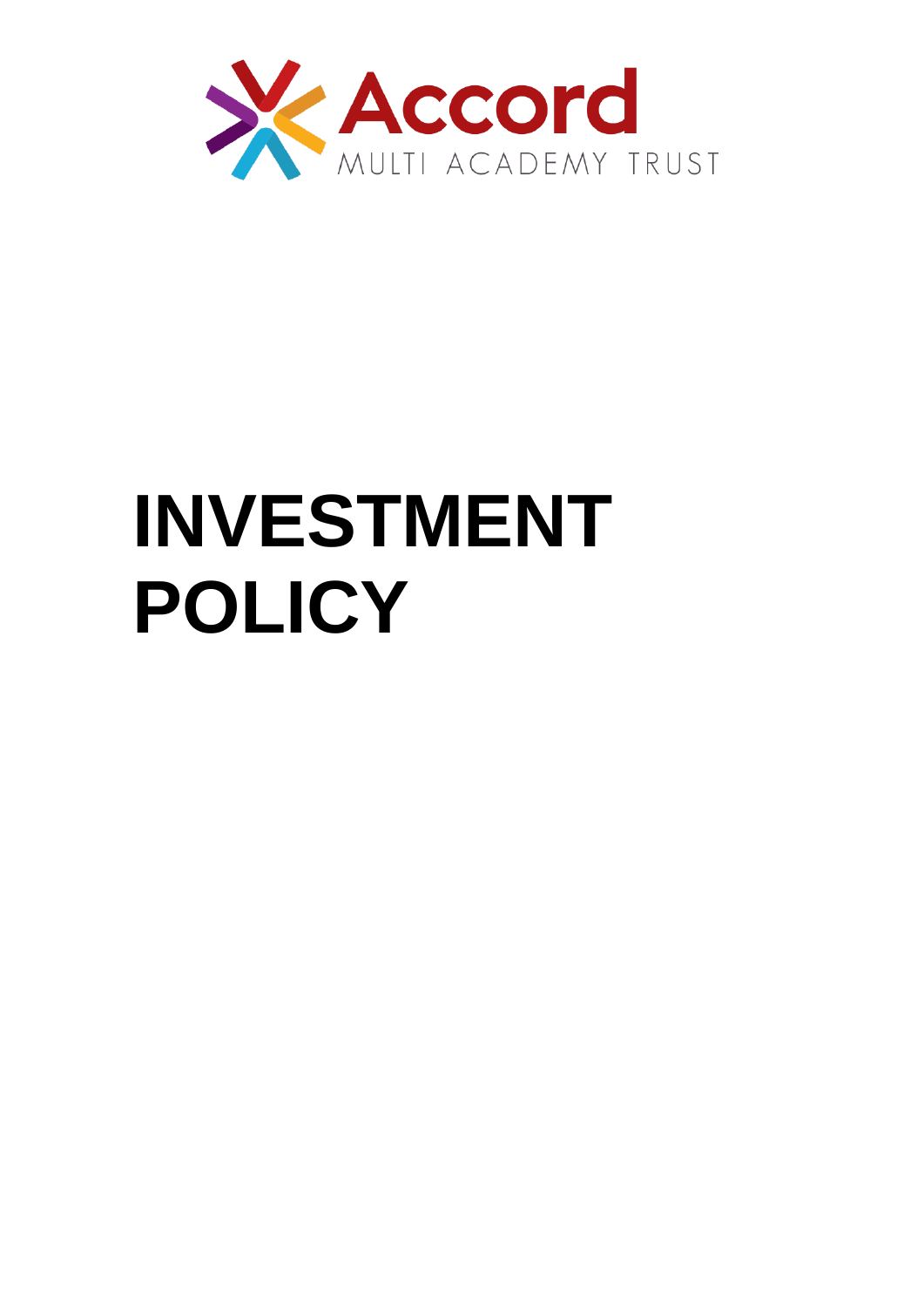| <b>Document Detail</b>      |                                          |  |  |  |
|-----------------------------|------------------------------------------|--|--|--|
| Document Type:              | <b>Finance Policy</b>                    |  |  |  |
| <b>Document Name:</b>       | <b>Investment Policy</b>                 |  |  |  |
| <b>Version Number</b>       | 3.0                                      |  |  |  |
| <b>Effective from:</b>      | 1 December 2021                          |  |  |  |
| Owner:                      | <b>Chief Finance Officer</b>             |  |  |  |
| <b>Approved by</b>          | <b>Finance &amp; Resources Committee</b> |  |  |  |
| <b>Next Review</b><br>Date: | 31 December 2022                         |  |  |  |
| <b>Consultation:</b>        | <b>Accord MAT Board of Trustees</b>      |  |  |  |

| <b>Approvals</b> |                          |                  |                  |  |
|------------------|--------------------------|------------------|------------------|--|
| <b>Name</b>      | <b>Position</b>          | <b>Signature</b> | <b>Date</b>      |  |
| Alan Warboys     | <b>CEO</b>               | A Warboys        | 29 November 2021 |  |
| John Leam        | <b>Chair of Trustees</b> | J Leam           | 29 November 2021 |  |

| <b>Document History</b> |                 |               |                                                                                                                                                                                |  |  |
|-------------------------|-----------------|---------------|--------------------------------------------------------------------------------------------------------------------------------------------------------------------------------|--|--|
| <b>Version</b>          | <b>Date</b>     | <b>Author</b> | <b>Note of Revisions</b>                                                                                                                                                       |  |  |
|                         |                 | A D'Arcy      |                                                                                                                                                                                |  |  |
| $\mathcal{P}$           | Nov 2019        | J McKinlay    | Wording changed throughout in reference<br>to "Trustees, Principal, Pupil, AEC"<br>Change in responsibilities in relation to<br>creation of the Central Trust Finance<br>Team. |  |  |
| 3                       | <b>Nov 2020</b> | J McKinlay    | Wording changed to reflect changes to<br><b>Academy Financial Handbook</b>                                                                                                     |  |  |
| 4                       | <b>Nov 2021</b> | C Brook       | Wording changed to reflect changes to<br>Academy Financial Handbook and<br>reference to Chief Finance Officer.                                                                 |  |  |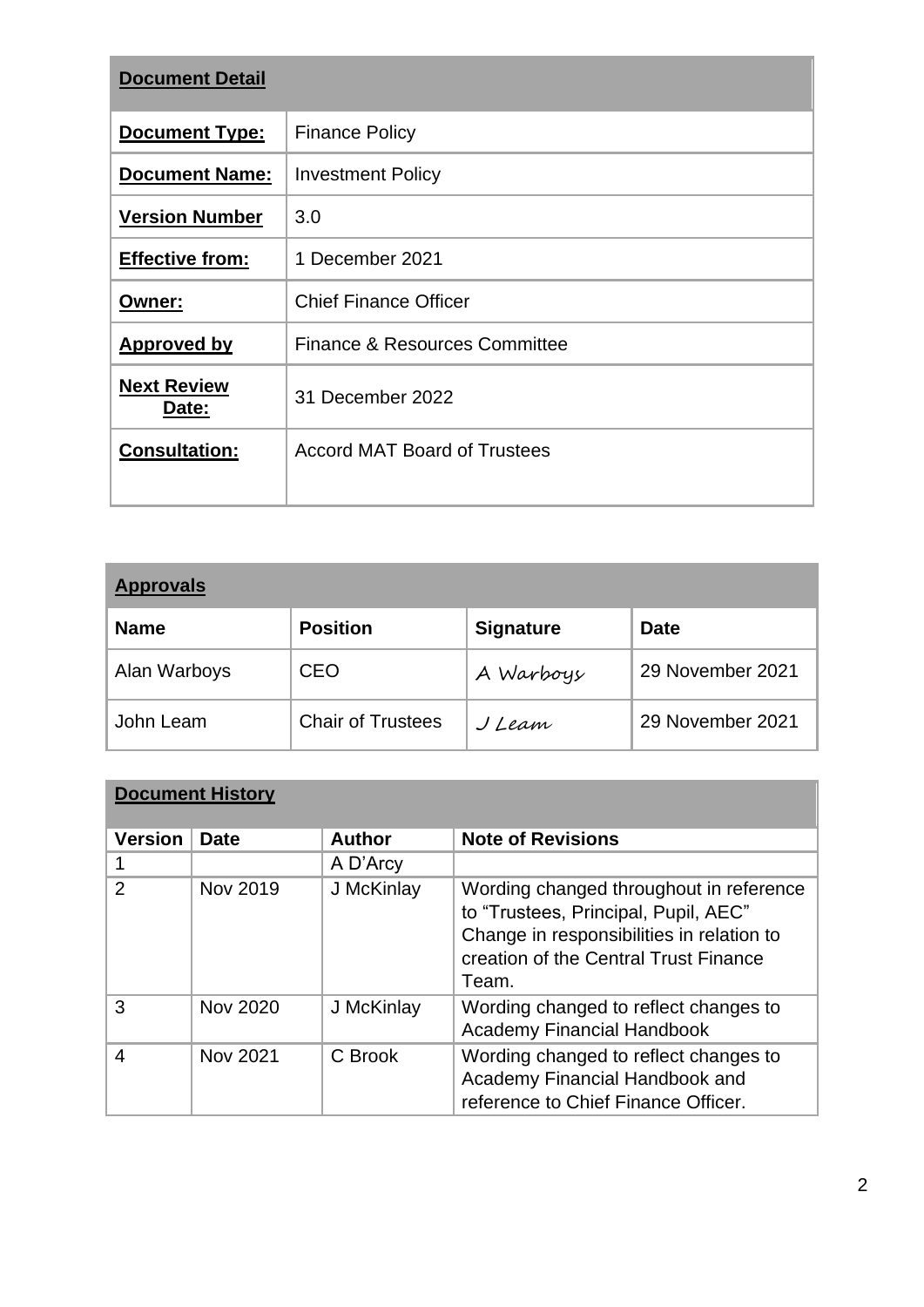## **Introduction**

1.1 The purpose of the Investment Policy is to set out the processes by which the Trustees will meet their duties, as set out under the Trust Articles of Association and Academies Financial Handbook, to invest monies surplus to operational requirements in furtherance of the Trust's charitable aims and to ensure that investment risk is properly and prudently managed.

## **1. Responsibilities**

- 2.1 In line with the Scheme of Delegation, The Trustees of Accord Multi Academy Trust are responsible for agreeing the content of the policy.
- 2.2 The Board of Trustees delegate responsibility for approving any investments to the Finance & Resources Committee.
- 2.3 As Accounting Officer, the Chief Executive Officer is responsible for the implementation of this policy, in conjunction with the Trust Chief Finance Officer.

## **2. Policy Aims**

- To ensure a consistent investment policy across the Trust.
- To achieve the best financial return available whilst ensuring that security of deposits takes precedence over revenue maximisation.

## **3. Scope of the Policy**

- 3.1 This policy has been formulated in accordance with the Trust Articles of Association and the Academies Financial Handbook, published by the EFA.
- 3.2 The Accord Multi Academy Trust Articles of Association state that:

"In furtherance of the Objects, but not further or otherwise, the Academy Trust may exercise the following powers:

- m). to deposit or invest any funds of the Academy Trust not immediately required for the furtherance of its Objects (but to invest only after obtaining such advice from a financial expert as the Trustees consider necessary and having regard to the suitability of investments and the need for diversification);
- n). to delegate the management of investments to a financial expert, but only on terms that: i. the investment policy is set down in writing for the financial expert by the Trustees; ii. every transaction is reported promptly to the Trustees;

iii. the performance of the investments is reviewed regularly with the Trustees;

iv. the Trustees are entitled to cancel the delegation arrangement at any time;

v. the investment policy and the delegation arrangement are reviewed at least once a year;

vi. all payments due to the financial expert are on a scale or at a level which is agreed in advance and are notified promptly to the Trustees on receipt; and

vii. the financial expert must not do anything outside the powers of the Trustees;

o). to arrange for investments or other property of the Academy Trust to be held in the name of a nominee company acting under the control of the Trustees or of a financial expert acting under their instructions, and to pay any reasonable fee required."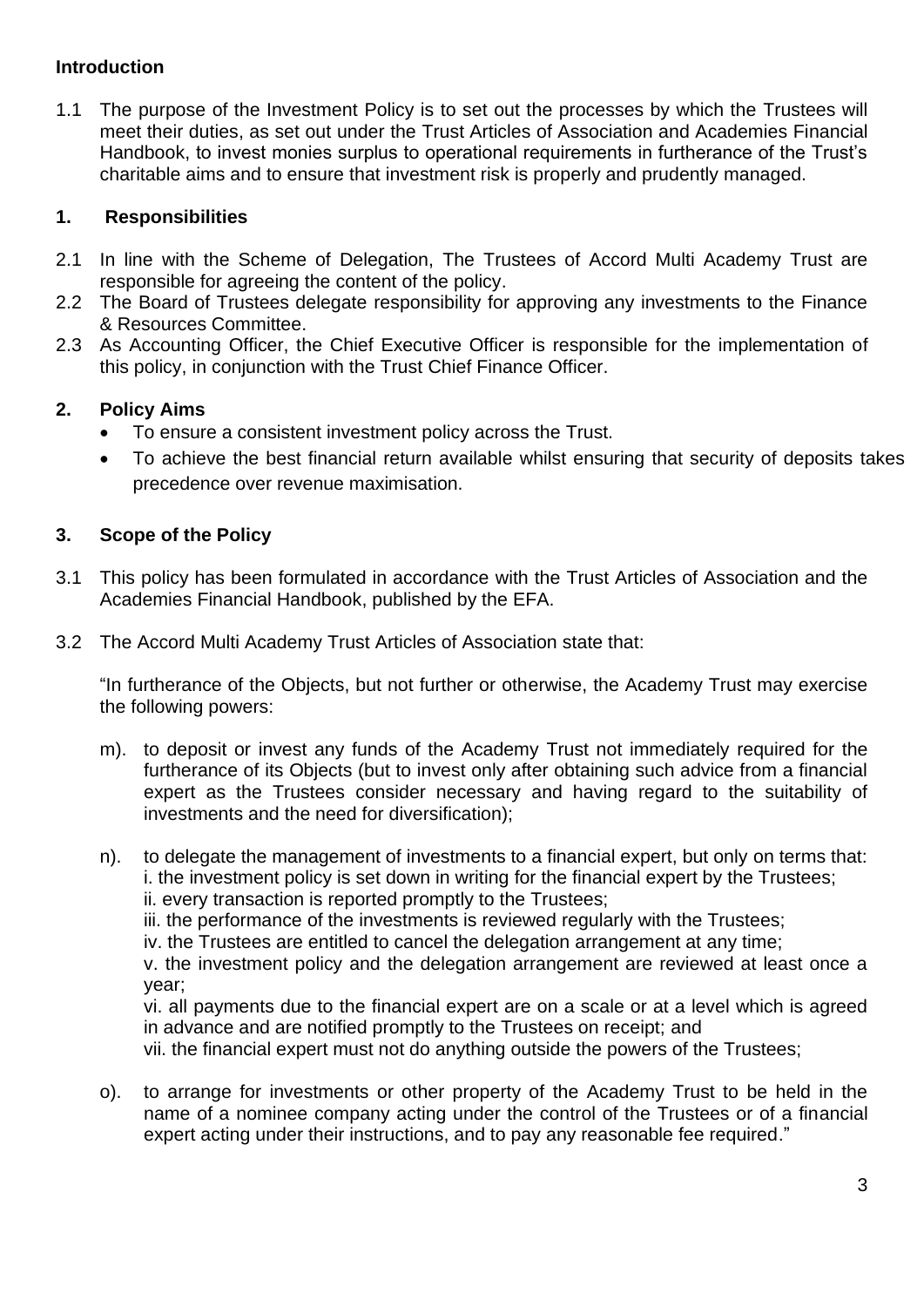3.3 The Academies Financial Handbook states that the Trustees must take a cautious approach to investments in line with the principles set out below:

#### **"2.2.5 Investments**

- 2.2.5 The Board of Trustees may invest to further the Trust's charitable aims, but **must**  ensure investment risk is properly managed. When considering an investment the Board of Trustees **must**:
	- act within their powers to invest as set out in their articles of association
	- have an investment policy to manage, control and track their financial exposure, and ensure value for money
	- exercise care and skill in investment decisions, taking advice as appropriate from a professional adviser
	- ensure that exposure to investment products is tightly controlled so that security of funds takes precedence over revenue maximisation
	- ensure that all investment decisions are in the Trust's best interests
	- review the trust's investments and investment policy regularly
- 2.2.10 The Board should follow the Charity Commission's guidance: CC14 Charities and investment matters: A guide for trustees. ESFA's prior approval **must** be obtained for novel, contentious and/or repercussive investments."

#### **4. Investment Strategy**

- 4.1 Investments are currently restricted to treasury and deposit accounts with the Academy's bankers. Any interest is returned to the Academy as unrestricted income. Investments for a fixed term should not normally exceed one year in order to provide flexibility.
- 4.2. Decisions on how much to invest and how long to invest for will be based on operational requirements, and demonstrated by cash flow forecasts produced by the Trust.
- 4.3 A sufficient balance must be held in the academy and central trust's current accounts so that the Academy's financial commitments can always be met without the bank accounts going overdrawn. The size of the balance required in the current accounts will be determined by a forecast of future need and kept under review.
- 4.4 The Trust Reserves Policy states that: "Trustees maintain that the reserves balance of each Academy will remain with the relevant Academy and will not be pooled by the Trust."
- 4.5 However, Trustees recognise that investments may need to be pooled in order to maximise returns. The split in relation to returns will be agreed by the Finance & Resources Committee as part of the investment approval process.
- 4.6 Proposals for investments will be prepared by the Chief Finance Officer in conjunction with the Chief Executive Officer for presentation to the Finance & Resources Committee.